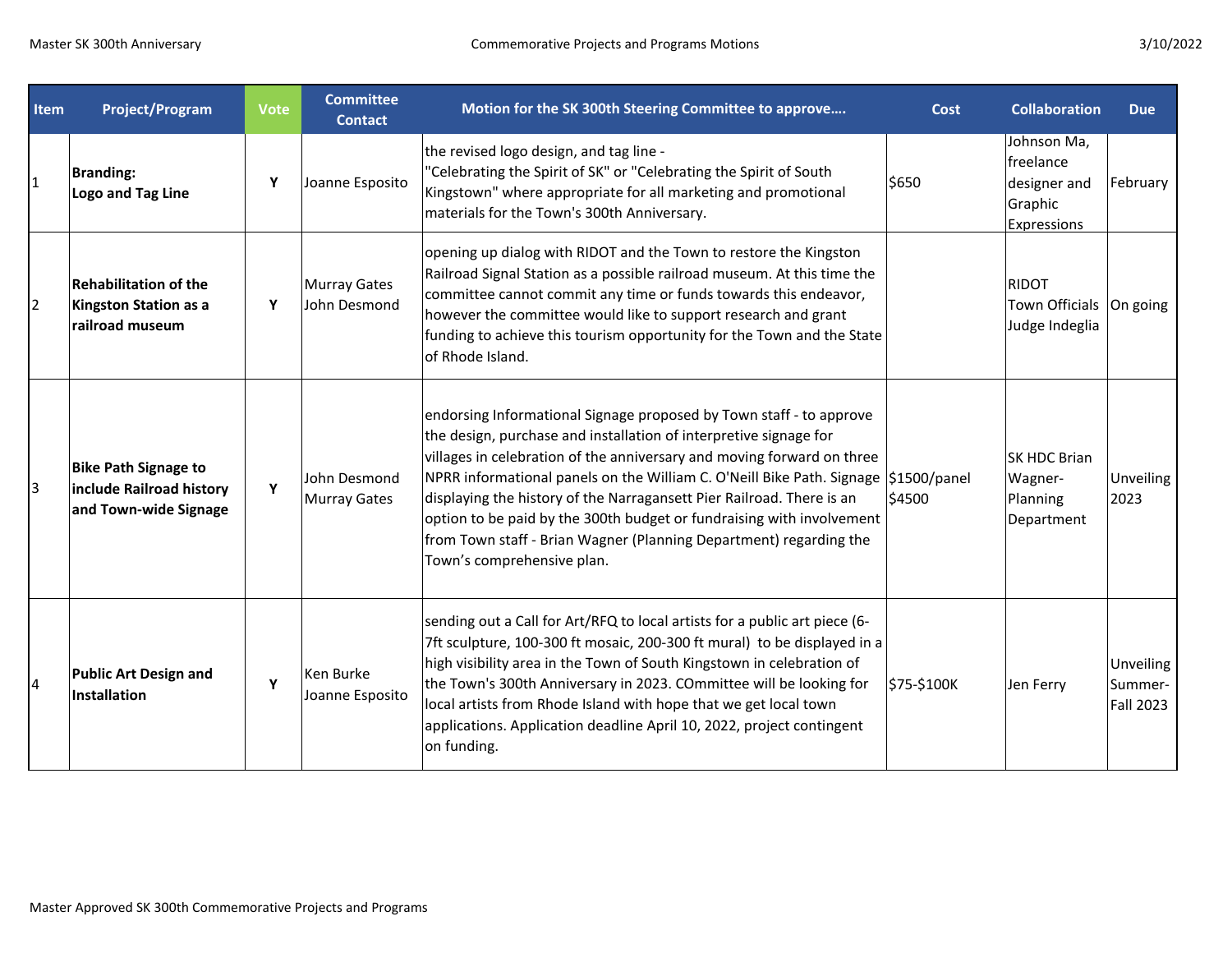| 5  | <b>SK Digital Timeline</b>                                       | Υ | Joanne Esposito<br>Murray Gates<br>John Desmond<br>Erica Luke<br>URI Intern-Rachel<br>Rinaldi | collaboration with the Town's Library Director, Laurel Clark, and her<br>staff, on the creation of a digital timeline on the Town's history which<br>could be posted on the Town's website.                                                                                                                                                                                                                                                                                         | l\$0                                                                                                      | SK Library:<br>Laurel Clark<br>land<br>Jessica Wilson                                         | <b>Fall 2022</b>            |
|----|------------------------------------------------------------------|---|-----------------------------------------------------------------------------------------------|-------------------------------------------------------------------------------------------------------------------------------------------------------------------------------------------------------------------------------------------------------------------------------------------------------------------------------------------------------------------------------------------------------------------------------------------------------------------------------------|-----------------------------------------------------------------------------------------------------------|-----------------------------------------------------------------------------------------------|-----------------------------|
| l6 | <b>Speaker Series</b>                                            | Y | John Desmond<br>Murray Gates                                                                  | a monthly speaker series on history topics to take place throughout<br>2023 at a cost not to exceed \$1500. Schedule of speakers and topics<br>to be presented later to the Committee, to include three informal talks<br>by Brian Wallin on the history of the Narragansett Pier Railroad with<br>potential rights to broadcast. And, to move forward on three<br>presentations of artifacts of the Narragansett Pier Railroad by Erica<br>Luke to accompany Brian Wallin's talks. | Mr. Wallin \$150<br>leach talk<br>\$450                                                                   | <b>Brian Wallin</b><br><b>URI History</b><br>Professors,<br>others TBD                        | Jan-Dec<br>2023             |
| 17 | 6-Panel Trifold Brochure<br>on the Narragansett Pier<br>Railroad | Y | John Desmond<br>Erica Luke                                                                    | moving forward on designing and printing 500 copies of a six panel tri-<br>fold brochure showing the history of the Narragansett Pier Railroad.                                                                                                                                                                                                                                                                                                                                     | S150 for 500<br>copies<br>\$1200 design-<br>unless a<br>volunteer offers                                  | Vistaprinting<br><b>TBD</b>                                                                   | Summer<br>2023 or<br>sooner |
| l8 | Banners, Flags, Billboard,<br><b>Wooden Sign</b>                 | Ÿ | Joe Viele<br>Joanne Esposito                                                                  | ordering various size banners, flags and a wooden sign to promote the<br>300th anniversary. (One large street banner - across Downtown Main<br>Street, (12) small banners along the sidewalk poles that represent all<br>of the villages, flags for residents and businesses to hang, and a<br>wooden kiosk to promote upcoming events and projects, location TBD                                                                                                                   | Not to exceed<br>\$4000 with no<br>installation.<br>Purchase price<br>for residents and<br>businesses TBD | Arnold Lumber<br><b>SKHS</b><br>Carpentry<br>Belmont<br>Southern RI<br>Chamber of<br>Commerce | January<br>2023             |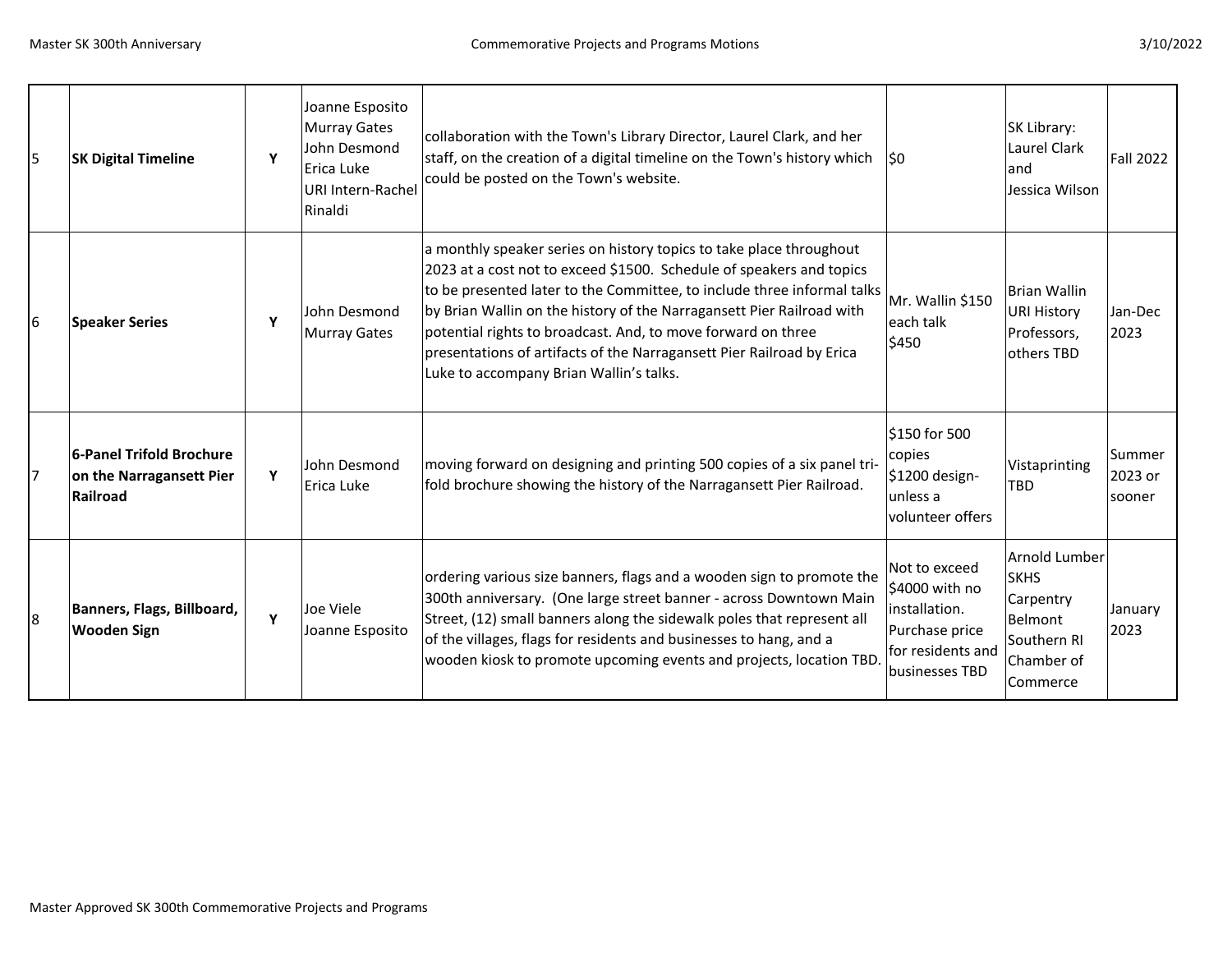10

| 9  | <b>Garden Boxes</b>         | Y | Brian Smith<br>Joanne Esposito | pursuing collaboration with the SKHS Carpentry Classes to design and<br>build wooden, square Garden Boxes (10" and 17" made of made of<br>natural wood and possibly include the 300th graphic) for sale to<br>residents and businesses during the anniversary. Proceeds will be<br>given to the 300th anniversary budget or a SK non-profit.<br>Garden Boxes will be sold by local retailers and non-profit<br>organizations who agree to collaborate with the 300th Anniversary<br>Steering Committee. Prices TBD by the committee.                                            | Natural wood<br>purchase<br>(mahogany or<br>cedar or PVC<br><b>TBD</b>                                | <b>SKHS</b><br>Carpentry<br>Liberty Cedar<br>Arnold Lumber | Roll out<br><b>Fall 2022</b> |
|----|-----------------------------|---|--------------------------------|---------------------------------------------------------------------------------------------------------------------------------------------------------------------------------------------------------------------------------------------------------------------------------------------------------------------------------------------------------------------------------------------------------------------------------------------------------------------------------------------------------------------------------------------------------------------------------|-------------------------------------------------------------------------------------------------------|------------------------------------------------------------|------------------------------|
| 10 | Town-wide Bulb<br>Plantings | Y | Tim Klatt<br>Ginny Paul        | purchasing blue and white flower bulbs to plant in strategic positions -<br>in all the SK Villages in the fall of 2022 to bloom spring 2023 in<br>celebration of the anniversary. Town can assist on getting good prices<br>from their vendors.                                                                                                                                                                                                                                                                                                                                 | Group price of<br>\$97.50/500<br>bulbs. So the<br>range is 1000 for<br>\$195.00 to 5000<br>for \$975. | <b>Bulb provider</b><br><b>TBD</b><br><b>SK Villages</b>   | <b>Fall 2022</b>             |
| 11 | Merchandise                 | Y | Ginny Paul                     | pursuing the purchase of promotional items (e.g. bells, bumper<br>stickers, reusable bags, cell phone pockets) each imprinted with the<br>300th anniversary logo. Some of these items would be sold and some<br>given away at the anniversary events to targeted groups (i.e. elderly,<br>children)                                                                                                                                                                                                                                                                             | <b>ITBD</b>                                                                                           |                                                            | January -<br>Dec. 2023       |
| 12 | Coin                        | Y | Ginny Paul                     | pursuing the design and purchase of a limited number of<br>commemorative coins to sell for the anniversary year depending on<br>demand. Coins to be two-sided (300th graphic on one side, and Town<br>Seal on the other), 2" metal finish at approximately \$10 each<br>wholesale, includes a velvet bag and mold set up. Committee to<br>decide on cost i.e. one for \$20/two for \$30. Each coin will be<br>numbered of a set to make them more exclusive and #1 could be<br>auctioned off.<br>Proceeds will be given to the 300th anniversary budget or a SK non-<br>profit. | Upfront \$1800<br>for 100-300                                                                         |                                                            | January -<br>Dec. 2023       |